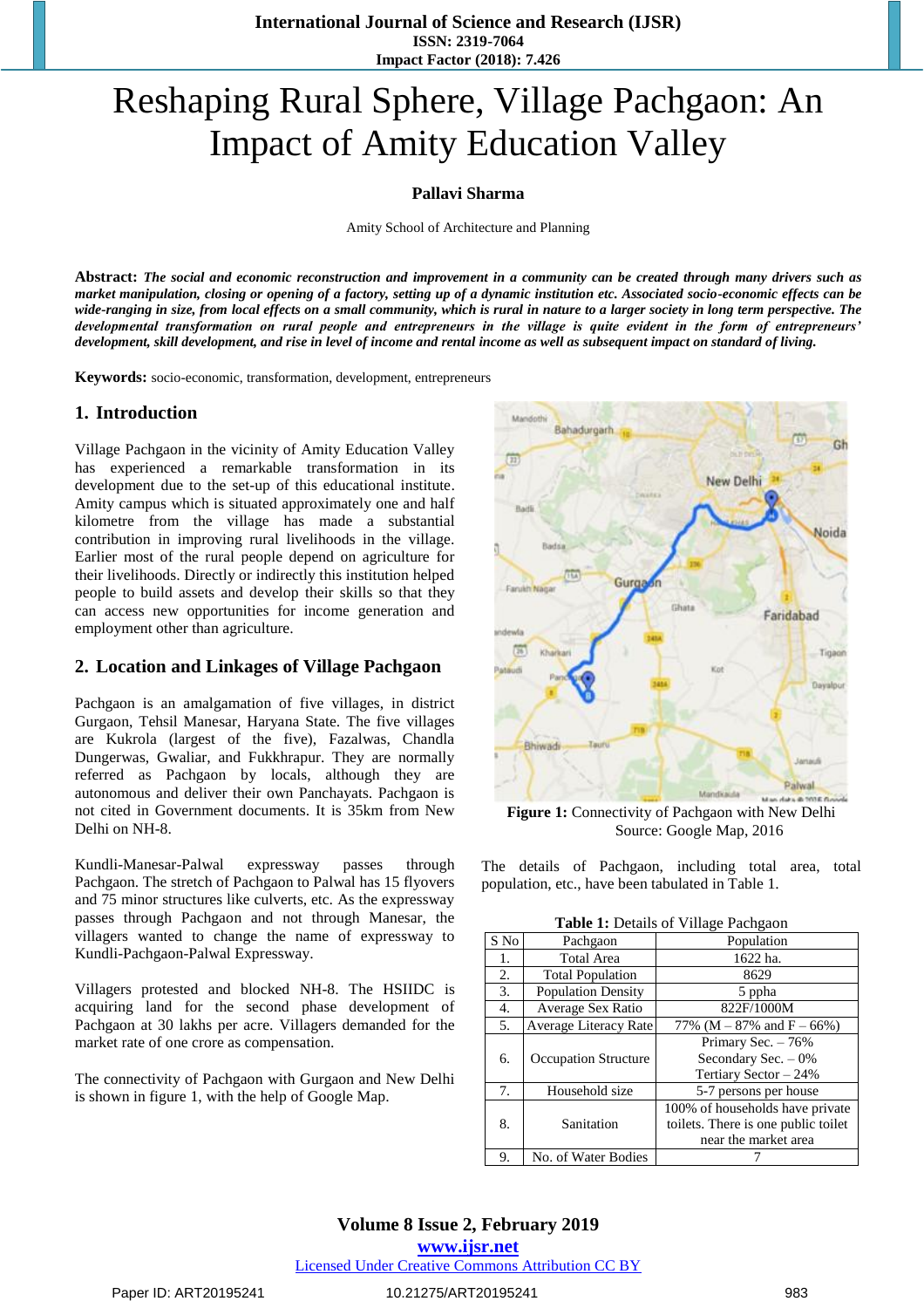### **3. Land Use/Land Cover of Village Pachgaon**

The total area covered by Village Pachgaon is 1622 hectares. The area is distributed under agricultural land, commercial land, habitable area, hills, Amity University.



**Figure 2:** Land Use map of Pachgaon Source: Satellite Image, Google Earth, 2015

### **4. Economy of the Village, Pachgaon**

#### **a) Occupation Structure**

The participation of villagers in agriculture reduced from 76% in 1971 to 72% in 2011. Villagers started adopting business, only 2% people were involved in business, as per census 1971, but this percentage increased to 14% in five decades i.e. by 2011. Percentage variation in involvement in labour work and manufacturing is very less. People coming into Government Jobs rose from 8% in 1971 to 10% in 2011.



Source: Census Data 1971 – 2011

#### **b) Type of Rural Retail**

The market of Pachgaon fulfils the daily need of the villagers there are grocery shops, vegetable shops, small departmental stores, tailors, electrical appliances as well as repair shops, mechanics, furniture shops, etc.



**Figure 4:** Commercial Lane in Pachgaon Source: Primary Source

#### **c) Agriculture and Allied Activities**

The net sown area was 1381 hectares in 1971, which came down to 1082 hectares in 2011, which clearly indicates the participation of people in agriculture also reduced. At that place was no cultivable waste area in 1971 but reached to the maximum area of 256 hectares in 1991. By 2011 census data the total cultivable waste area reduced to 136 hectares. The area not available for cultivation is 241 in 1971, which gradually increased to 404 hectares over a period of 50 years, i.e. by 2011.



Source: Census Data 1971 – 2011

#### **d) Livestock Data**

The intensity of a buffalo is 1887 in 2002, which increased by 5.19% in 2007. The growth in percentage came up with 6.34% in 2012. The percentage growth of cows increased by 12.06% from 2002 to 2007. The percentage further increased to 26.25%, as per census data 2012. The figure of sheep increased by 262.96% in 2007, i.e. 27 to 98. The figure of sheep came down in 2012. The number of goats came up from 2002 to 2007, but came down in 2012. In that location was no horses and donkeys till 2007, but according to livestock data 2012, the number was 3 and 11 respectively. The percentage growth in the Mule is 30% in last ten years. There were 13 camels in 2002 but it recorded none in 2012. Dogs were 155 in number in 2002, which dropped down to 61 in number in 2007. The percentage rose up to 42.62% in 2012. The percentage growth in Pigs is 90.7% from 2002 to 2007. It came down to 40.24% in 2012.

## **Volume 8 Issue 2, February 2019**

**www.ijsr.net** Licensed Under Creative Commons Attribution CC BY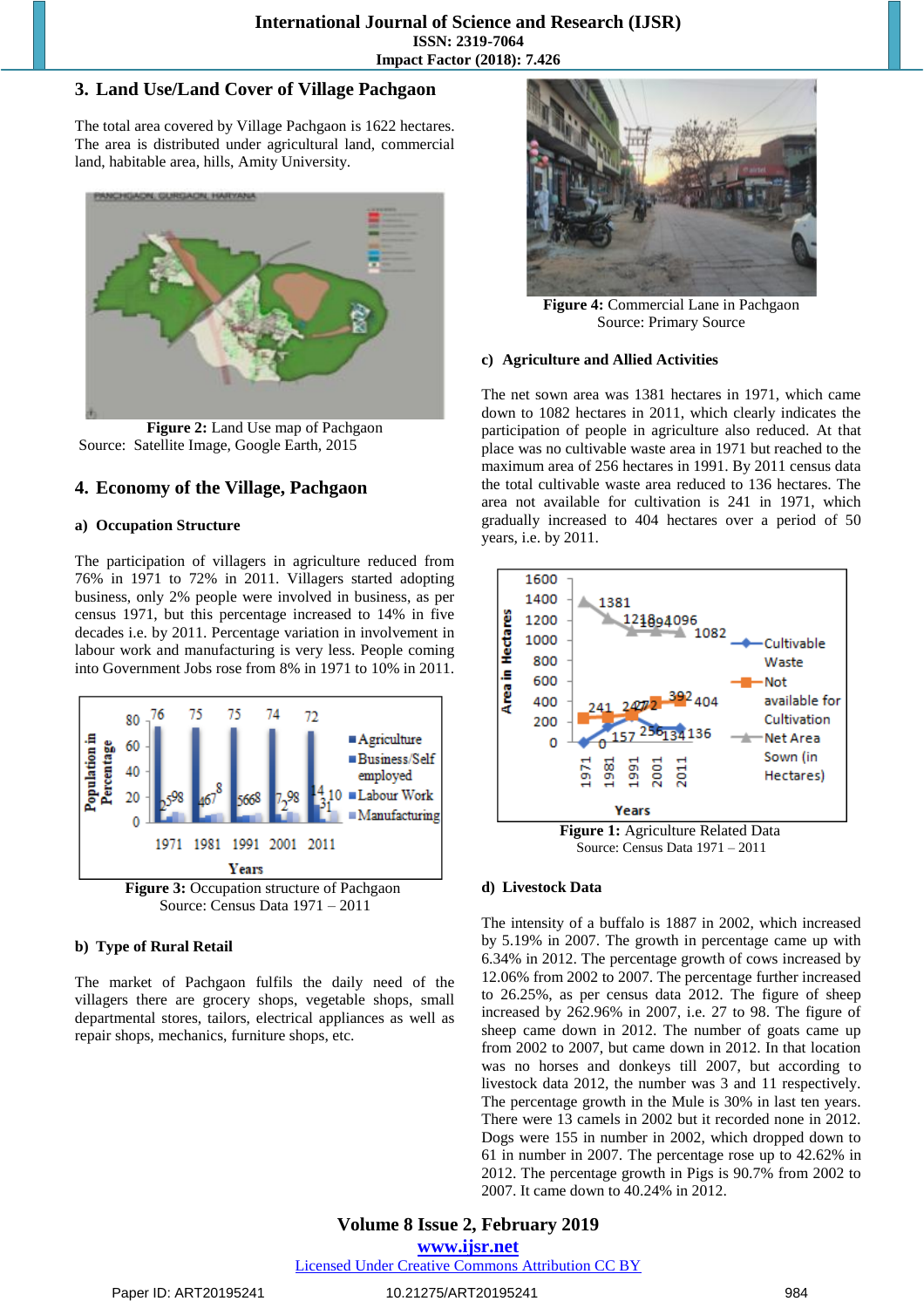#### **International Journal of Science and Research (IJSR) ISSN: 2319-7064 Impact Factor (2018): 7.426**

One of the significant elements of an agro-ecosystem is Livestock. Livestock provide critical energy input to the croplands required for ploughing, threshing and other farm operations. Animal dung has essential nutrients that are needed for the fertility of soil and crops, in the course of organic manure. Live stock data such as animal population helps in evaluating the biogas potential of a village.



**Figure 6:** Livestock Data of Pachgaon Source: Livestock Data 2002, 2007, 2012

One of the significant elements of an agro-

| <b>Table 2:</b> Average dung yield |                |                                                    |  |  |
|------------------------------------|----------------|----------------------------------------------------|--|--|
| S No.                              | Living Beings  | Quantity of Dung / Night Soil<br>produced (kg/day) |  |  |
|                                    | Cow            | 10.0                                               |  |  |
| 2.                                 | <b>Buffalo</b> | 15.0                                               |  |  |
| 3.                                 | Goat           | 1.0                                                |  |  |
|                                    | Mule           | 6.0                                                |  |  |
| 5.                                 | Pigs           | 1.0                                                |  |  |
|                                    | Human beings   | 0.4                                                |  |  |

Source: SGP India Report, n.d.

#### **The total dung produced by the cattle in a day, has been calculated in the table 3 below**

| <b>Tuble of Total Dung</b> produced $(\mathbf{R}^{\mathbf{S}}_{\mathbf{S}})\mathbf{d}\mathbf{u}^{\mathbf{S}}$ |                |                                        |                                       |                                                |
|---------------------------------------------------------------------------------------------------------------|----------------|----------------------------------------|---------------------------------------|------------------------------------------------|
| S<br>No.                                                                                                      | <b>Animals</b> | Projected<br>Population<br>(Year 2032) | Quantity of Dung<br>produced (kg/day) | <b>Total Dung</b><br>produced in a<br>day (kg) |
|                                                                                                               | Buffalo        | 2111                                   | 2111*15                               | 31665                                          |
| 2                                                                                                             | Cow            | 481                                    | 481*10                                | 4810                                           |
| 3                                                                                                             | Goat           | 335                                    | 335*1                                 | 335                                            |
| 4                                                                                                             | Mule           | 13                                     | $13*6$                                | 78                                             |
| 5                                                                                                             | Pig            | 23                                     | $23*1$                                | 230                                            |
|                                                                                                               |                | <b>TOTAL</b>                           |                                       | 37118 kg                                       |

**Table 3:** Total Dung produced (kg/day)

Source: Computed by the Researcher

For a plant size of 1m3, 25 kg of dung is called for. Consequently, if the Total Dung in a day is 37118 kg than the size of the works will be 1500m3.

1 kg cattle dung delivers 50 litres of biogas.

Consequently, Total Bio-gas generated in a day =  $37118$  \* 50 = 18, 55, 900 litres or 1855.9 m3 gas.

#### **4.1 Social Infrastructure**

#### **A) Education**

Primary education or elementary education is typically the first stage of compulsory education, coming between early childhood education and secondary education. Elementary schools offer training from Class 1 to Class 8, in India. The kids in these classes generally lie in an age group between 6 to 15 age. The next stage after primary education is Middle School.



**Figure 7:** Educational Facilities

| No. of Aanganwadi:              |   |
|---------------------------------|---|
| Primary School:                 |   |
| Middle School:                  |   |
| High & Senior Secondary School: | 6 |
| Higher Education:               |   |



**Figure 8:** Amity University Haryana **S**ource: Author

Amity University, Gurgaon was established under the Haryana Act 10 of 2010 by the Government of Haryana. The University is spread over 110 acres, of lush green campus amidst Aravalli Hills in Manesar, Gurgaon. The campus provides multi-cultural environment with the students across India and more than 15 nations.

#### **B) Health Facilities**



**Figure 9:** Health Facility

# **Volume 8 Issue 2, February 2019**

**www.ijsr.net** Licensed Under Creative Commons Attribution CC BY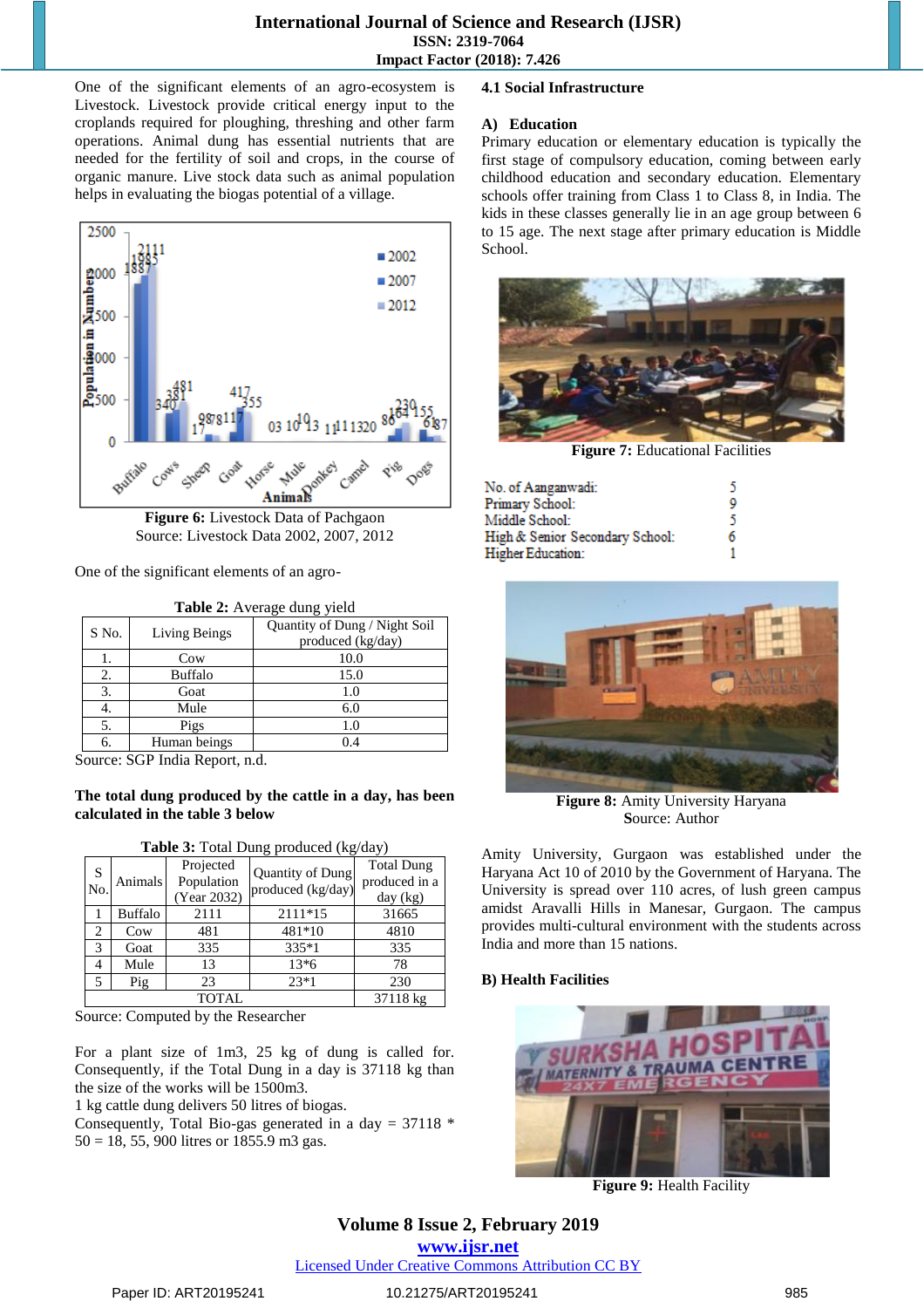#### **International Journal of Science and Research (IJSR) ISSN: 2319-7064 Impact Factor (2018): 7.426**

Health facilities range from small clinics to large hospitals with emergency rooms and trauma centres.

A Health facility is any space where health care is offered. Health facilities range from small clinics to large hospitals with emergency rooms and trauma centres. The routine and quality of health facilities in a region is a coarse criterion of the prosperity of that neighbourhood and quality of liveliness. Health facilities may be possessed and operated by, non-profit organizations, governments and people.

On that point is no Primary Health Centre and Community Health Centre in Pachgaon. Villagers have to move to Manesar, which is 10km from the hamlet. On that point is one Primary Health Sub-Centre, one Maternity Clinic. There are seventeen dispensaries, out of which five are govt. and twelve private dispensaries. There is one Veterinary hospital also which takes care of cattle in the village.

#### **C) Other Services**

#### **(I) Banks & ATMS**

A bank is a financial institution that creates credit by lending money to a borrower. Banks are the most significant constituent of any country; its necessity is really significant. To attain development, there should be a good and developed financial system to sustain the economic status and society as well. In this modern time, the bank plays a lively function in the socioeconomic matters of the state.



**Figure 10:** Banking Facilities Source: Author

There are Banks as well as ATMs within the village. They are:

- Syndicate Bank and ATM (Gwalior)
- HDFC Bank and ATM (Fazalwas)
- Sarva Haryana Gramin Bank
- IndusInd Bank And ATM (Fazalwas)
- Axis Bank ATM (Gwalior)

#### **(II) Safety and Security**

A Police Station is a building which serves to accommodate Police Officers and other members of staff. This building often accommodates offices, accommodation for personnel and vehicles, locker rooms, temporary holding cells and interrogation rooms. There is no Police Station or Police Chowki in either of the village.



**Figure 11:** Police Station Source: Author

There are no designated community centres. Playground of Govt. School (Gurukul) is generally used as Community Centre.

#### **(III) Community Centre**

Community centres are public locations where members of a community gather for group actions, social backup, public information, festivals, and other functions. They may sometimes be open to the entire community or for any specialized group.



**Figure 12:** Community Centre Source: Author

#### **Amity Education Valley and its Impact in Pachgaon**

- Amity is providing direct and indirect livelihood opportunities to Pachgaon's native and migrated people.
- Amity is providing employment to 150-200 individuals from these small towns for the works like cleaning, cooking, drivers and security safety devices etc.
- Many people are migrating from other places inside and outside the province, due to the employment opportunities offered by Amity.
- Some persons from Pachgaon have opened informal food points near the campus gate.
- There are approximately 10-20 vendors having fixed informal structures
- Village Auto drivers earn handsome money due to the pupils and staff of Amity.
- The retail marketplace is continuously increasing in Pachgaon due to the impact of Amity.

### **Volume 8 Issue 2, February 2019**

#### **www.ijsr.net**

#### Licensed Under Creative Commons Attribution CC BY